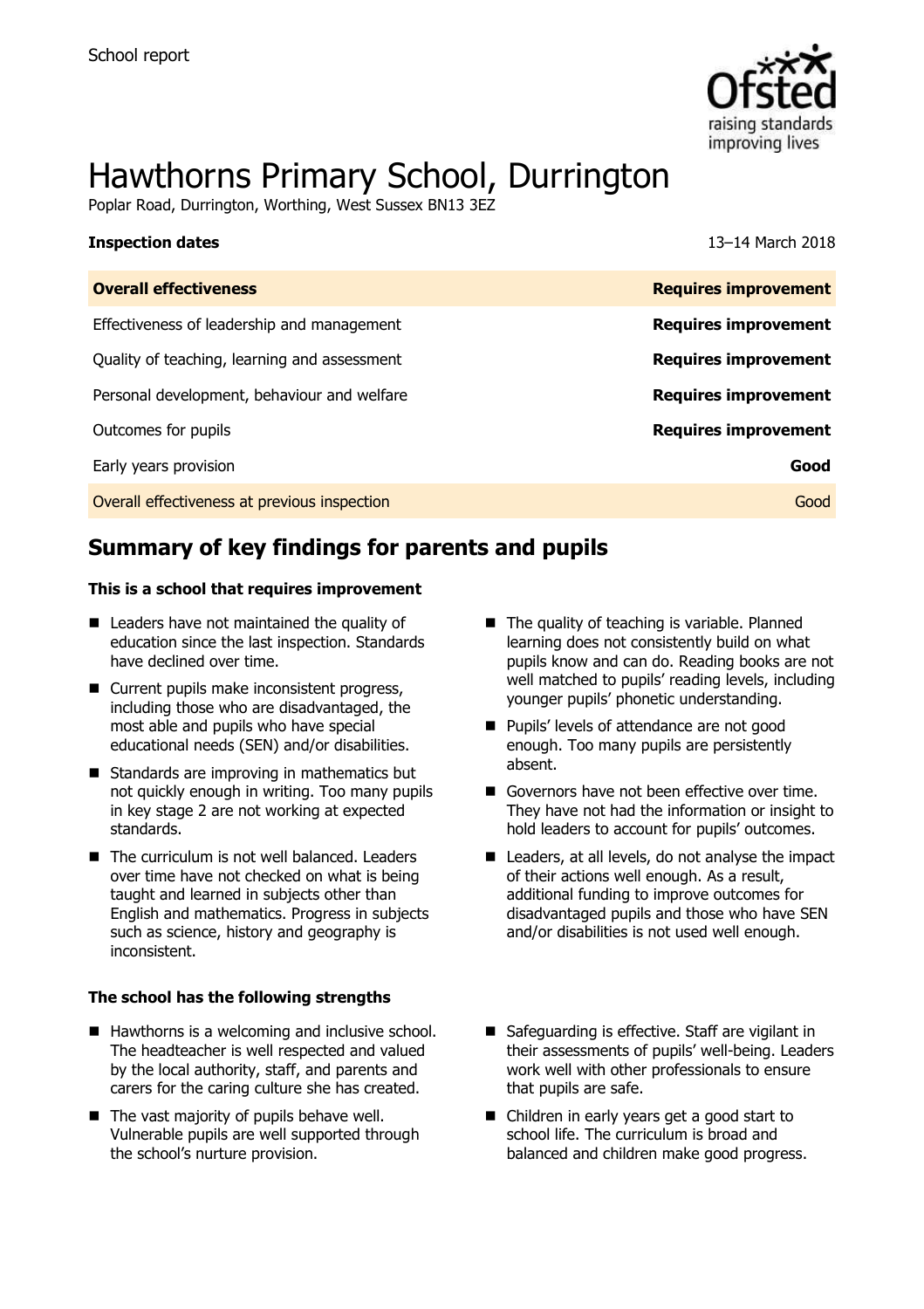

# **Full report**

### **What does the school need to do to improve further?**

- $\blacksquare$  Improve leadership and management by ensuring that:
	- leaders look more closely at what is being taught and learned in subjects other than English and mathematics
	- governors have the information and knowledge they need to fully hold leaders to account for the quality of pupils' education
	- additional funding to improve outcomes for disadvantaged pupils and those who have SEN and/or disabilities is used more effectively.
- Improve the quality of teaching and pupils' outcomes by ensuring that:
	- more key stage 2 pupils are writing at the expected standard
	- reading books are better suited to the needs of pupils, so they are not too easy or too difficult
	- a more balanced curriculum enables subjects such as science, history and geography to be taught more often
	- disadvantaged pupils, the most able, and those pupils who have SEN and/or disabilities make good or better progress.
- **IMPROVE PUPILS' personal development and welfare by ensuring that attendance levels** for all pupils improve and fewer pupils are persistently absent.

An external review of governance should be undertaken in order to assess how this aspect of leadership and management may be improved.

An external review of the school's use of the pupil premium should be undertaken in order to assess how this aspect of leadership and management may be improved.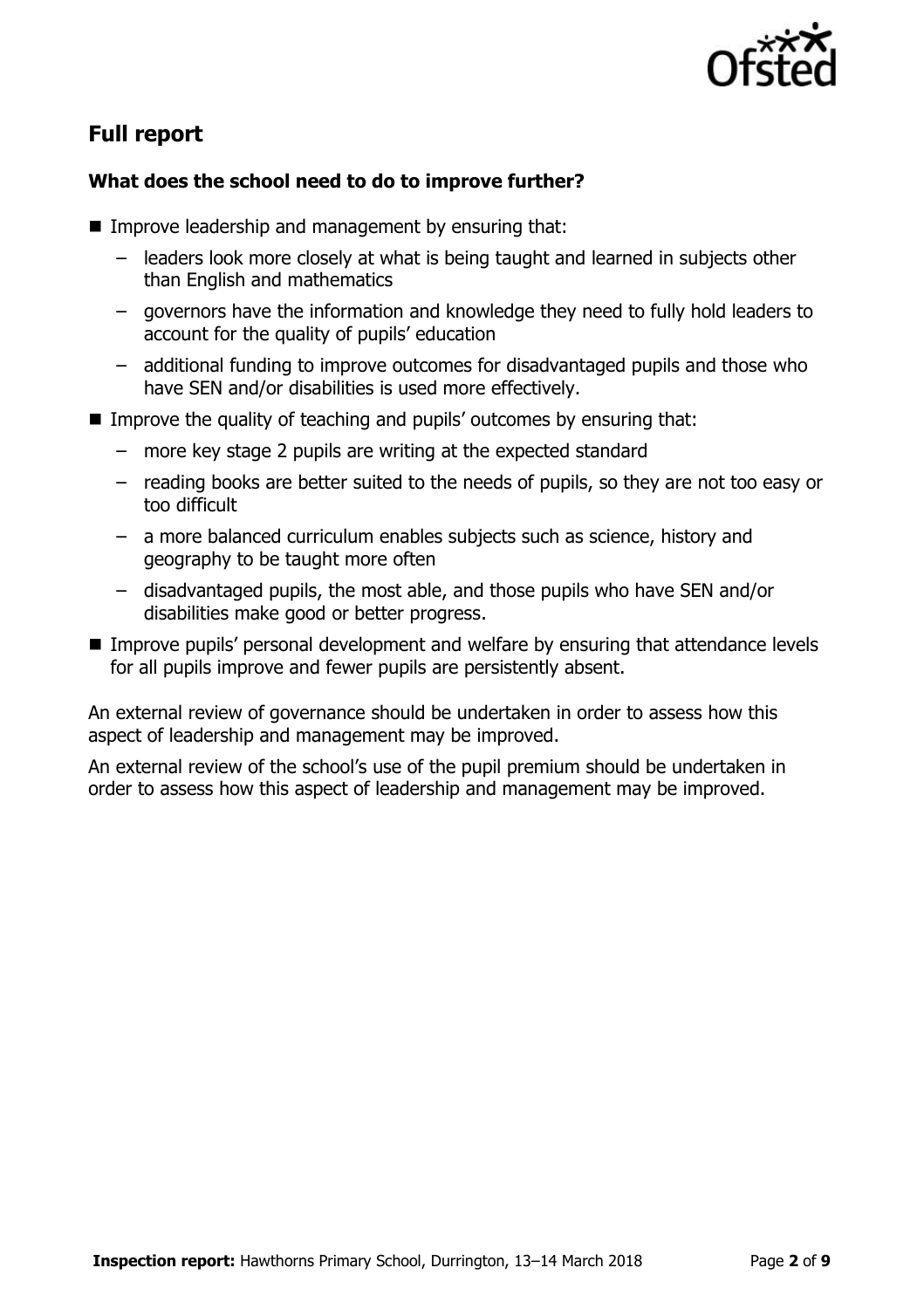

# **Inspection judgements**

#### **Effectiveness of leadership and management Requires improvement**

- Standards at the end of key stage 1 in reading, writing and mathematics have been declining for the last three years. Leaders have not taken decisive or quick enough action to raise standards, particularly in English.
- The curriculum is not as balanced as it should be. Leaders, over time, have not looked at the quality of teaching and learning in subjects other than English and mathematics. Subjects such as science, history and geography are not taught often enough.
- Leaders have some understanding of what the school does well and what it does not. However, leaders have taken a long time to get a system for tracking pupils' progress in English and mathematics that they can understand and use effectively. As a result, leaders have not systematically or accurately evaluated the progress that groups of pupils, such as the most able, are making. Leaders' information to governors for significant periods of time was not helpful, timely or accurate.
- **Pupil premium funding is not used well enough. Leaders do not systematically evaluate** the difference the additional funding is making to disadvantaged pupils' progress. Leaders have only recently got a clear picture about the differences between the standards reached by disadvantaged pupils and their peers.
- Additional funding to improve outcomes for pupils who have SEN and/or disabilities is not spent consistently well. Some pupils who have SEN and/or disabilities thrive in the nurture provision. However, pupils make inconsistent progress, and exclusion rates for pupils who have SEN and/or disabilities are too high.
- Extra-curricular activities have a positive impact on pupils' personal development and welfare. Whole-school art events enable pupils to work with local artists, and for the oldest and youngest pupils to get opportunities to work together.
- Staff enjoy working at Hawthorns. They value the support of leaders and are aware of the current priorities in the school. Effective training and professional development have led to rising standards in mathematics.
- **Parents are overwhelmingly supportive of the warm and friendly ethos in the school.** Staff and the local authority value the inclusive culture that the headteacher has created. Hawthorns welcomes pupils who have not coped well in their previous schools.
- The local authority has a clear understanding about the quality of education currently provided by the school.

### **Governance of the school**

Governors, over time, have not been challenging enough. They have too readily accepted leaders' answers to their questions and not focused enough attention on the progress that groups of pupils are making. Governors have not looked closely enough at pupils' levels of attendance, including those who are persistently absent. They do not utilise national performance information to question and probe leaders regarding pupils' outcomes and attendance.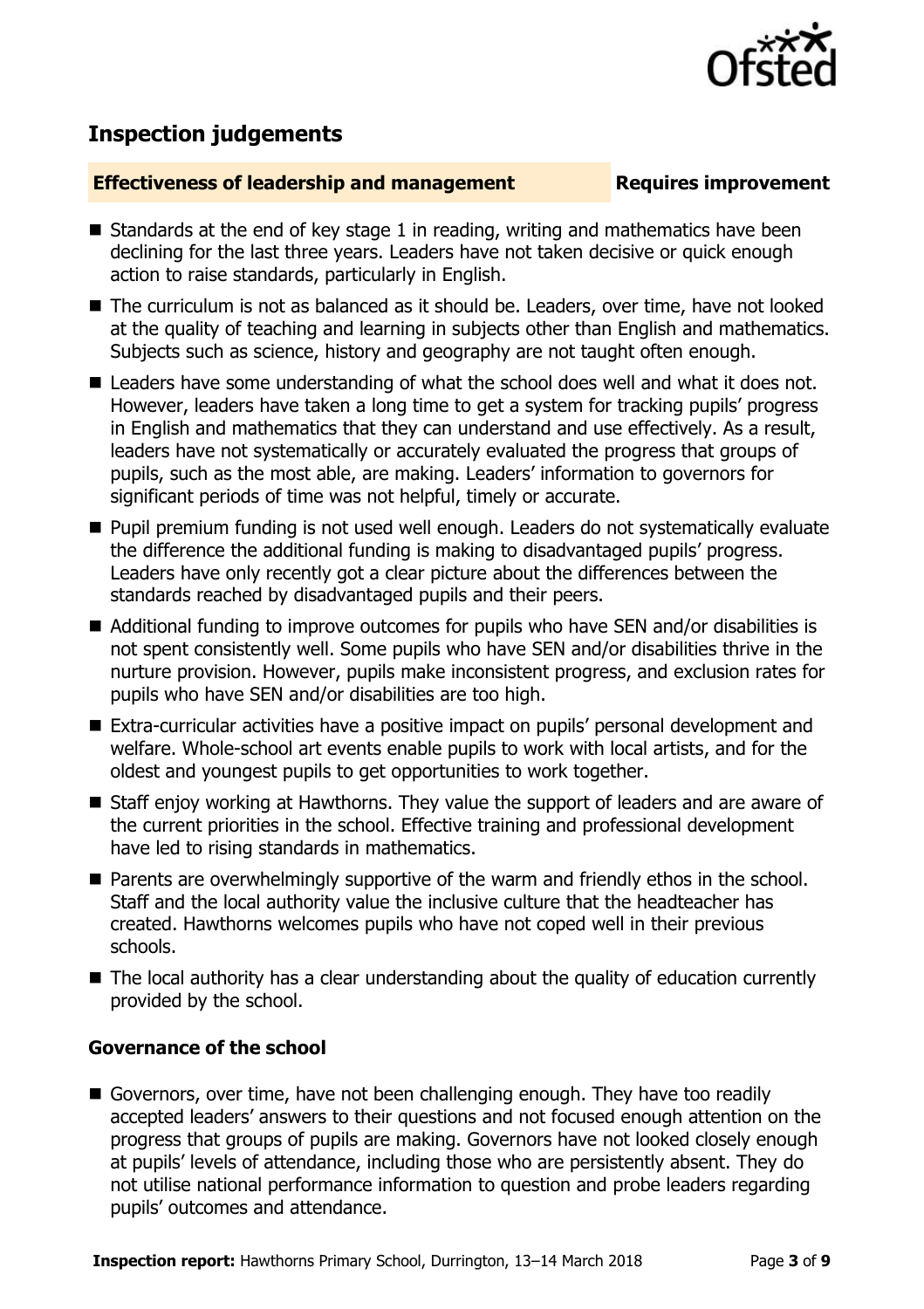

■ Current governors recognise that governance has not been effective over time. New governors have valued local authority training and have a clear view about what governors need to do better.

### **Safeguarding**

- The arrangements for safeguarding are effective.
- Staff are well trained to listen to pupils and look for changes in their moods or behaviours. As a result, staff carefully record when they have concerns about pupils' safety or well-being. Leaders have created a strong culture of information sharing. Concerns regarding the most vulnerable pupils are diligently recorded and communicated with other professionals. Leaders are tenacious in referring and reasserting their concerns regarding pupils' well-being to other professionals. Leaders are strong advocates for the most vulnerable pupils and their families.

### **Quality of teaching, learning and assessment France Requires improvement**

- Leaders and staff are still only developing their understanding and use of assessment information. As a result, planned learning over time has not built well enough on what pupils know and understand.
- Subjects such as science, history and geography are not taught often enough. Consequently, pupils do not systematically acquire the skills, knowledge and understanding they need to make good progress. Leaders have recently changed the approach to the teaching of science in key stage 2 to rectify this. It is too soon to see the impact of leaders' actions.
- Pupils' reading books are not consistently well matched to pupils' levels of knowledge and understanding. As a result, the books pupils read in school and at home can be too easy or difficult. Pupils in key stage 1 who do not have good phonic knowledge are not well served by books that constantly require them to guess what the words say.
- Leaders' actions have ensured that their assessment policy is consistently applied in English and mathematics. However, it is not well used in other subjects.
- The impact of teaching assistants on pupils' progress is inconsistent. Some teaching assistants have strong subject knowledge and are clear about their role in lessons. Others are less effective.
- The teaching of mathematics has improved over time. Staff have good subject knowledge. Pupils are developing greater fluency in their work with numbers. Teachers provide pupils with a good range of problem-solving and reasoning opportunities.
- Relationships between adults and pupils are warm, respectful and courteous.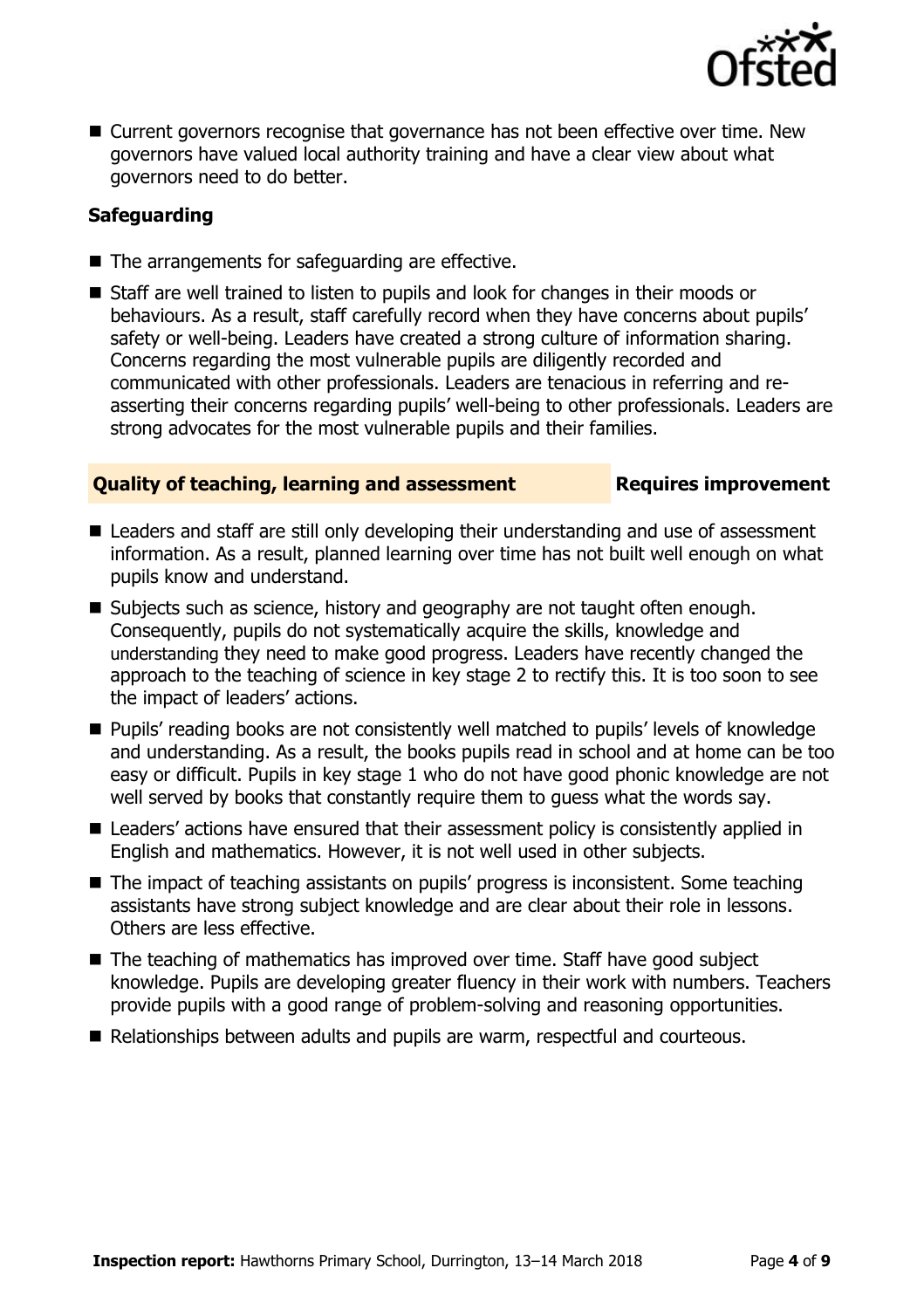

### **Personal development, behaviour and welfare <b>Requires improvement**

#### **Personal development and welfare**

- The school's work to promote pupils' personal development and welfare requires improvement.
- Not enough pupils come to school regularly. Too many are persistently absent. Leaders' actions have led to slight improvements in the attendance levels of disadvantaged pupils and those who have SEN and/or disabilities.
- Leaders have created a caring and inclusive school. Pupils who attend the nurture provision are happy and safe. Pupils who used to spend time in the nurture provision are proud of the improvements in their approach to learning.
- Pupils take pride in their work. Books are well presented.
- **Pupils know how to stay safe online. They to learn how to keep themselves and their** families safe, for example through the advice they get during visits from the fire service. The school actively promotes healthy eating, and pupils understand why it is important.
- Almost all pupils feel safe and happy at school. These pupils feel that adults will listen to their problems and help them. A small number of pupils are less happy. They say that pupils say unkind things about their appearance and that they do not always tell staff. They tell each other. Leaders are wholeheartedly committed to ensuring that pupils are happy and safe. Low numbers of reported racist incidents are recorded diligently and dealt with swiftly.

#### **Behaviour**

- The behaviour of pupils is good.
- The vast majority of pupils behave well. Pupils' behaviour in lessons is good.
- **Pupils move around the school in a calm and orderly manner. They play well together** at break- and lunchtimes, taking turns in games, playing cooperatively and talking with friends over food.
- Leaders are committed to the well-being of all staff and pupils. As a result, a small number of pupils are excluded when their behaviour puts the safety of others at risk. The nurture provision does improve the behaviour of some of the most vulnerable pupils, but this is not consistent. No pupils are permanently excluded.

#### **Outcomes for pupils Requires improvement**

- For the last three years, standards in reading, writing and mathematics at the end of key stage 1 have been below those found nationally.
- The proportion of Year 1 pupils meeting the expected standard in the phonic screening check has, for five years running, been below that found nationally.
- Current pupils are making inconsistent progress, including the most able and those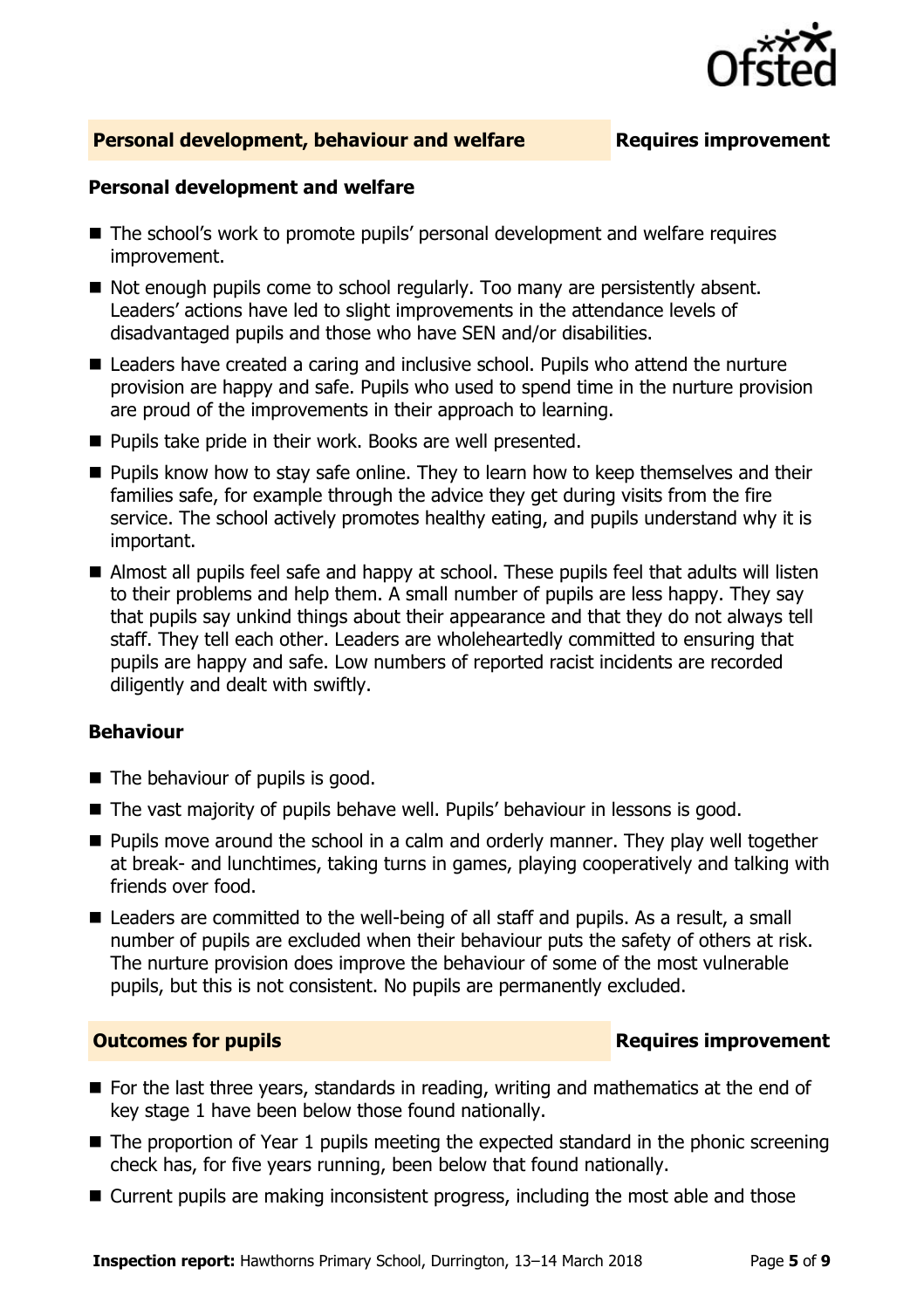

who have SEN and/or disabilities.

- Standards in writing across key stage 2 are too low. Leaders recognise that historic ineffective phonics teaching has meant that too many pupils are not well enough equipped to spell.
- Differences between the standards that disadvantaged pupils are working at compared with their peers are not diminishing quickly enough. Differences are too big in reading and writing. Disadvantaged pupils make inconsistent progress.
- **Pupils do not make good progress in subjects such as science, history and geography.** They do not develop the subject-specific knowledge and understanding they should.
- Standards in mathematics are rising. Pupils make good progress and as a result, a greater proportion are now working at the expected standard.

#### **Early years provision Good Good**

- Children in Nursery, including those who are disadvantaged and those who have SEN and/or disabilities, make good progress. Staff work well to identify any children who may require additional help and support. They work well with other professionals such as speech and language therapists.
- Children in Reception make good progress, including those who do not quite reach a good level of development and those who start Reception with limited vocabulary or underdeveloped social skills. As a result, children are well prepared for Year 1.
- Leadership of early years is good. The curriculum is broad and balanced. Children are presented with learning experiences that interest and excite them. During this inspection, inspectors saw the tangible excitement of the Reception children who were 'saving the planet' by finding and sorting recyclable materials.
- Teaching is good. Staff working with the youngest children provide positive role models to develop children's speaking and listening skills. Relationships between adults and children are warm. Adults use questioning skills effectively. However, some of the recorded next steps in learning are not always well thought through.
- Children's behaviour is good. They concentrate on the task in hand and play together well. Children are confident and curious.
- **Parents play an active role in their children's early education. They make regular and** helpful contributions to their children's learning journeys. Parents are positive about the start to school life that the Nursery and/or Reception Year provide.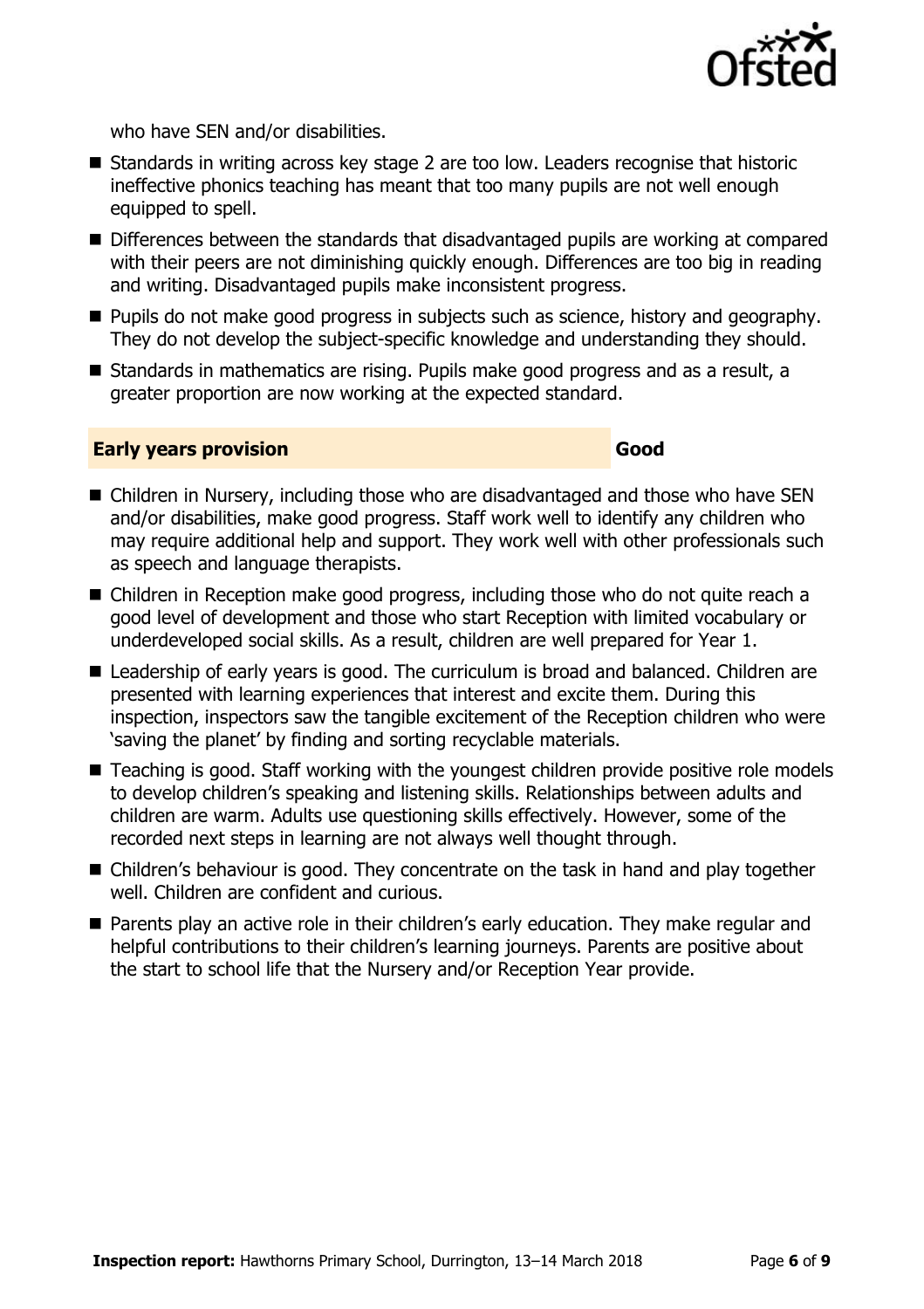

# **School details**

| Unique reference number | 125950             |
|-------------------------|--------------------|
| Local authority         | <b>West Sussex</b> |
| Inspection number       | 10046538           |

This inspection of the school was carried out under section 5 of the Education Act 2005.

| Type of school                      | Primary                          |
|-------------------------------------|----------------------------------|
| School category                     | Maintained                       |
| Age range of pupils                 | 2 to 11                          |
| <b>Gender of pupils</b>             | Mixed                            |
| Number of pupils on the school roll | 198                              |
| Appropriate authority               | The governing body               |
| Chair                               | <b>Kevin Hawkes</b>              |
| <b>Headteacher</b>                  | Kathy Offer                      |
| Telephone number                    | 01903 268174                     |
| Website                             | www.hawthorns.w-sussex.sch.uk    |
| <b>Email address</b>                | office@hawthorns.w-sussex.sch.uk |
| Date of previous inspection         | 15-16 September 2011             |

### **Information about this school**

- At the time of the last inspection, the school was a first school. Hawthorns is now a one-form-entry primary school. This is the first year that the school has had Year 6 pupils.
- The long-serving headteacher is retiring at the end of the academic year.
- The early years provision consists of a Reception class and Little Owls Nursery. The nursery is a separate building on the school grounds that provides places for two- and three-year-olds.
- Hawthorns Primary is smaller than the average-sized primary school.
- The proportion of pupils eligible for pupil premium funding is just above the national average.
- The proportion of pupils who have SEN and/or disabilities and an education, health and care plan is more than twice the national average.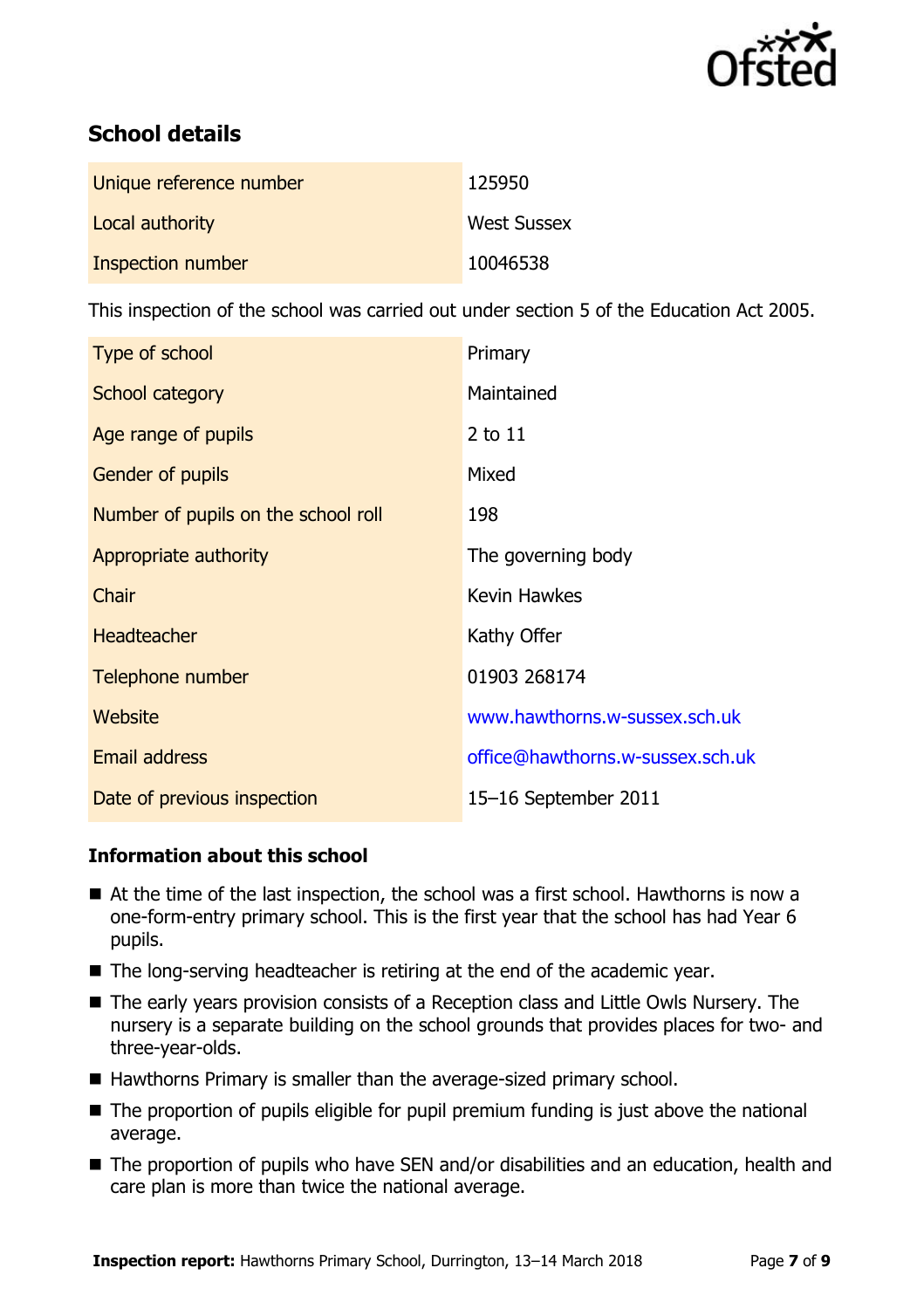

# **Information about this inspection**

- Inspectors visited all classrooms, sometimes with senior leaders.
- Inspectors looked at pupils' work during lessons and spoke to pupils about their learning. Inspectors, together with senior leaders, evaluated pupils' work in books.
- Meetings were held with senior leaders and subject leaders, representatives of the governing body and a representative from the local authority. Documents relating to governance were reviewed.
- Parents' views were considered through conversations at the beginning of the school day, 61 responses to the online questionnaire, Parent View, and free-text comments.
- The views of staff were considered through the 30 responses to Ofsted's staff survey and by meeting a group of teachers.
- **Pupils' views were heard through talking with pupils during lessons and around the** school.
- Inspectors considered a wide range of documents, including leaders' evaluations of the school's effectiveness. Inspectors also evaluated information relating to pupils' progress, behaviour and attendance.
- Inspectors reviewed safeguarding records, case files, concern forms and the central record of recruitment checks on staff.

### **Inspection team**

Mark Cole, lead inspector **Her Majesty's Inspector** Harry Ingham Her Majesty's Inspector